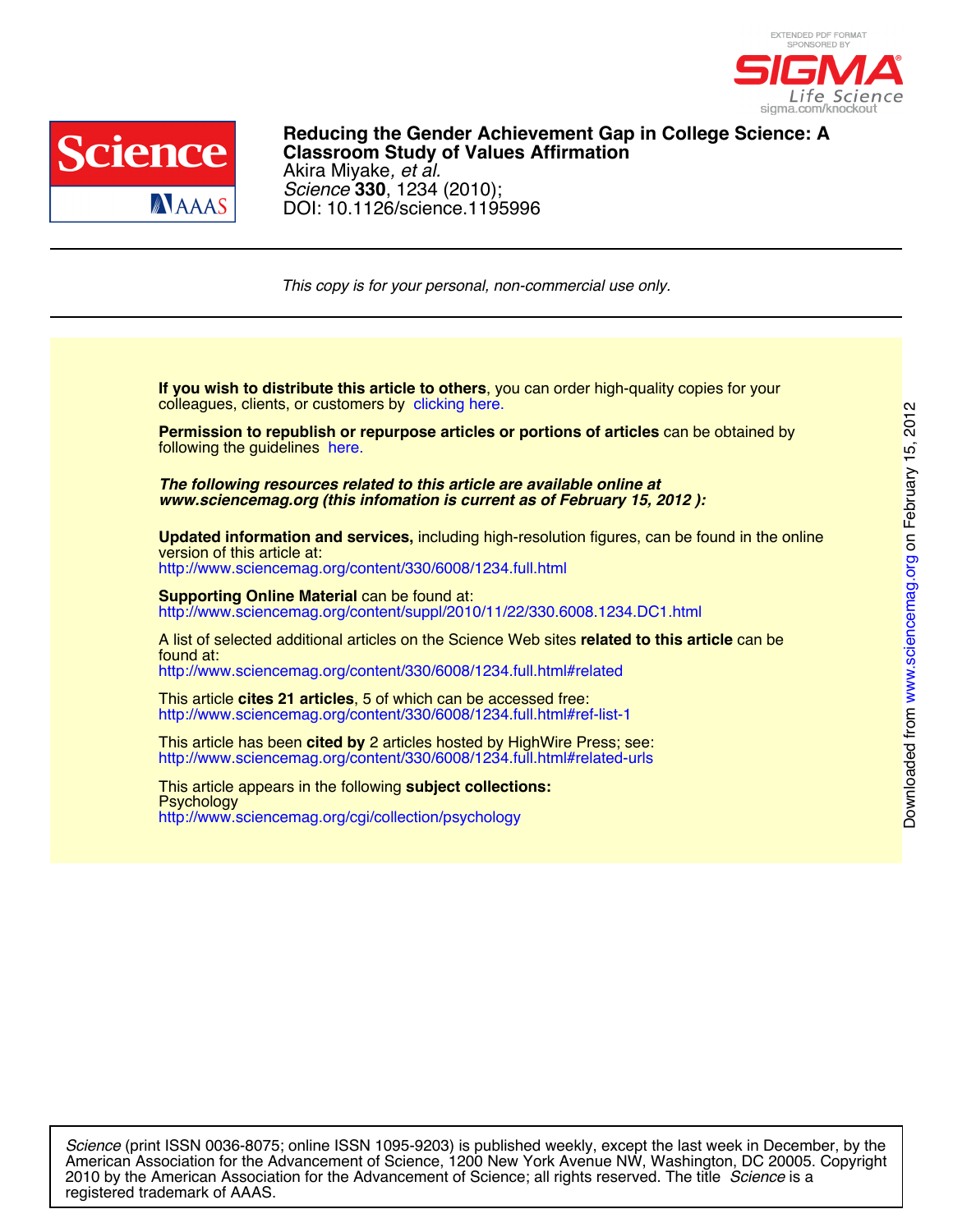# REPORTS

The balance of inertia and gravity yields a prediction for the lapping frequency of other felines. Assuming isometry within the Felidae family (i.e., that lapping height  $H$  scales linearly with tongue width  $R$  and animal mass  $M$  scales as  $R^3$ ), the finding that Fr<sup>\*</sup> is of order one translates to the prediction  $f \sim R^{-1/2} \sim M^{-1/6}$ . Isometry or marginally positive allomety among the Felidae has been demonstrated for skull (20, 21) and limb bones (22). Although variability by function can lead to departures from isometry in interspecific scalings (23), reported variations within the Felidae (23, 24) only minimally affect the predicted scaling  $f \sim M^{-1/6}$ . We tested this –1/6 power-law dependence by measuring the lapping frequency for eight species of felines, from videos acquired at the Zoo New England or available on YouTube  $(16)$ . The lapping frequency was observed to decrease with animal mass as  $f =$  $4.6 M^{-0.181 \pm 0.024}$  (*f* in s<sup>-1</sup>, *M* in kg) (Fig. 4C), close to the predicted  $M^{-1/6}$ . This close agreement suggests that the domestic cat's inertia- and gravity-controlled lapping mechanism is conserved among felines.

The lapping of *F. catus* is part of a wider class of problems in biology involving gravity and inertia, sometimes referred to as Froude mechanisms. For example, the water-running ability of the Basilisk lizard depends on the gravity-driven collapse of the air cavity it creates upon slapping the water surface with its feet. The depth to which the lizard's leg penetrates the surface depends on the Froude number, which in turn prescribes the minimum slapping frequency (25). The Froude number is also relevant to swimming, for example, setting the maximum practical swimming speed in ducks (26), and to terrestrial legged locomotion. In this respect, it is interesting to note that the transition from trot to gallop obeys nearly the

same scaling of frequency with mass as lapping,  $f = 4.5 M^{-0.14} (f \text{ in s}^{-1}, M \text{ in kg})$  (27).

The subtle use of the tongue in the drinking process of F. catus is remarkable, given the tongue's lack of skeletal support (28). Complex movement in the absence of rigid components is a common feature of muscular hydrostats, which in addition to tongues include elephant trunks and octopus arms (28, 29). The functional diversity and high compliance of these structures continue to inspire the design of soft robots (29), and a fundamental understanding of their functionality can lead to new design concepts and is essential to inform biomechanical models (29, 30).

### References and Notes

- 1. P. J. Bentley, T. Yorio, J. Exp. Biol. 79, 41 (1979).
- 2. D. Attenborough, The Living Planet: A Portrait of the Earth (Collins and British Broadcasting Corporation, London, 1984).
- 3. J. Heidweiller, J. A. van Loon, G. A. Zweers, Zoomorphology 111, 141 (1992).
- 4. J. A. W. M. Weijnen, Neurosci. Biobehav. Rev. 22, 751 (1998).
- 5. W. C. Dilger, in Roots of Behavior, E. L. Bliss, Ed. (Harper, New York, 1962), pp. 35–47.
- 6. M. Prakash, D. Quéré, J. W. M. Bush, Science 320, 931 (2008).
- 7. S. W. S. Gussekloo, R. G. Bout, J. Exp. Biol. 208, 3395 (2005).
- 8. T. L. Daniel, J. G. Kingsolver, E. Meyhöfer, Oecologia 79, 66 (1989).
- 9. J. G. Kingsolver, T. L. Daniel, Oecologia 60, 214 (1983).
- 10. D. Cundall, J. Exp. Biol. 203, 2171 (2000).
- 11. J. Heidweiller, G. A. Zweers, Condor 92, 1 (1990).
- 12. J. G. M. Kooloos, G. A. Zweers, J. Morphol. 199, 327 (1989).
- 13. A. J. Thexton, A. W. Crompton, R. Z. German, J. Exp. Zool. 280, 327 (1998).
- 14. K. M. Hiiemae, A. W. Crompton, in Functional Vertebrate Morphology, M. Hildebrand, D. Bramble, K. Liem, D. B. Wake, Eds. (Belknap of Harvard Univ. Press, Cambridge, MA, 1985), pp. 262–290.
- 15. A. J. Thexton, J. D. McGarrick, Arch. Oral Biol. 33, 331 (1988).
- 16. Materials and methods are available as supporting
- 17. Quicker 'n a Wink (Metro-Goldwyn-Mayer Studios, Los Angeles, CA, 1940); www.youtube.com/watch?v=jUZwFrGzQGw.
- 18. K. Ojima, F. Mitsuhashi, M. Nasu, Y. Suzuki, Ann. Anat. 182, 47 (2000).
- 19. A. S. Ahl, Vet. Res. Commun. 10, 245 (1986).
- 20. P. Christiansen, J. S. Adolfssen, J. Zool. (London) 266, 133 (2005).
- 21. A. P. Russell, H. N. Bryant, G. L. Powell, R. Laroiya, J. Zool. (London) 236, 161 (1995).
- 22. J. Meachen-Samuels, B. Van Valkenburgh, J. Morphol. 270, 729 (2009).
- 23. M. Doube, A. Wiktorowicz-Conroy, P. Christiansen, J. R. Hutchinson, S. Shefelbine, PLoS ONE 4, e4742 (2009).
- 24. L. M. Day, B. C. Jayne, J. Exp. Biol. 210, 642 (2007). 25. J. W. Glasheen, T. A. Mcmahon, J. Exp. Biol. 199,
- 2611 (1996). 26. H. D. Prange, K. Schmidt-Nielsen, J. Exp. Biol. 53, 763
- (1970).
- 27. N. C. Heglund, C. R. Taylor, T. A. McMahon, Science 186, 1112 (1974).
- 28. K. K. Smith, W. M. Kier, Am. Sci. 77, 28 (1989).
- 29. D. Trivedi, C. D. Rahn, W. M. Kier, I. D. Walker, Appl. Bionics Biomech. 5, 99 (2008).
- 30. H. J. Chiel, P. Crago, J. M. Mansour, K. Hathi, Biol. Cybern. 67, 403 (1992).
- 31. All research with animals complied with and was approved by MIT's Animal Rights Committee. We thank J. Piazza and the staff at the Zoo New England for help with filming felines; M. Rock, A. Kennedy, and the Massachusetts Society for the Prevention of Cruelty to Animals (MSPCA) for help with filming domestic cats; G. McKinley for use of his FiSER stage; A. Crompton, A. Thexton, W. Kier, J. Bales, J. Bush, B. Andreotti, J. Bico, D. Vella, and A. Boudaoud for discussions and comments; and A. Jones, E. Samaha, R. Tomas, and W. Jarjoui for technical assistance. S.J., P.M.R., and R.S. designed research; S.J., P.M.R., R.S., and J.M.A. performed experiments and analyzed data; S.J., J.M.A., and R.S. developed scalings and theory; P.M.R., R.S., S.J., and J.M.A. wrote the paper.

## Supporting Online Material

www.sciencemag.org/cgi/content/full/330/6008/1231/DC1 Materials and Methods References

Movies S1 to S3

21 July 2010; accepted 20 October 2010 10.1126/science.1195421

# Reducing the Gender Achievement Gap in College Science: A Classroom Study of Values Affirmation

Akira Miyake, $^{1_\star}$  Lauren E. Kost-Smith, $^2$  Noah D. Finkelstein, $^2$  Steven J. Pollock, $^2$ Geoffrey L. Cohen,<sup>3</sup> Tiffany A. Ito<sup>1</sup>

In many science, technology, engineering, and mathematics disciplines, women are outperformed by men in test scores, jeopardizing their success in science-oriented courses and careers. The current study tested the effectiveness of a psychological intervention, called values affirmation, in reducing the gender achievement gap in a college-level introductory physics class. In this randomized double-blind study, 399 students either wrote about their most important values or not, twice at the beginning of the 15-week course. Values affirmation reduced the male-female performance and learning difference substantially and elevated women's modal grades from the C to B range. Benefits were strongest for women who tended to endorse the stereotype that men do better than women in physics. A brief psychological intervention may be a promising way to address the gender gap in science performance and learning.

The substantial underrepresentation of wom-<br>en in science, technology, engineering, and<br>mathematics (STEM) disciplines has long en in science, technology, engineering, and mathematics (STEM) disciplines has long

concerned policy-makers and the educational community  $(1, 2)$ . In 2006, women earned only 28% of Ph.D.s in physical sciences, 25% in mathematics

and computer science, and 20% in engineering in the United States (3). Although women made up 47% of the North American workforce in 2009, the percentage of women in lucrative technical professions, such as "computer and mathematical occupations" and "architecture and engineering occupations," reached only 25% and 14%, respectively (4). Similar underrepresentation of women in STEM-related professions is also evident in other parts of the world  $(5)$ .

The gender gap in STEM disciplines goes beyond the limited representation of women. In college physics—the field studied in the present investigation—women earn lower exam grades and lower scores on standardized tests of conceptual mastery (6, 7). Students' prior background and preparation in mathematics and physics, iden-

material on Science Online.

<sup>&</sup>lt;sup>1</sup>Department of Psychology and Neuroscience, University of Colorado at Boulder, Boulder, CO, USA. <sup>2</sup>Department of Physics, University of Colorado at Boulder, Boulder, CO, USA. <sup>3</sup>School of Education, Department of Psychology, and Graduate School of Business, Stanford University, Palo Alto, CA, USA.

<sup>\*</sup>To whom correspondence should be addressed. E-mail: akira.miyake@colorado.edu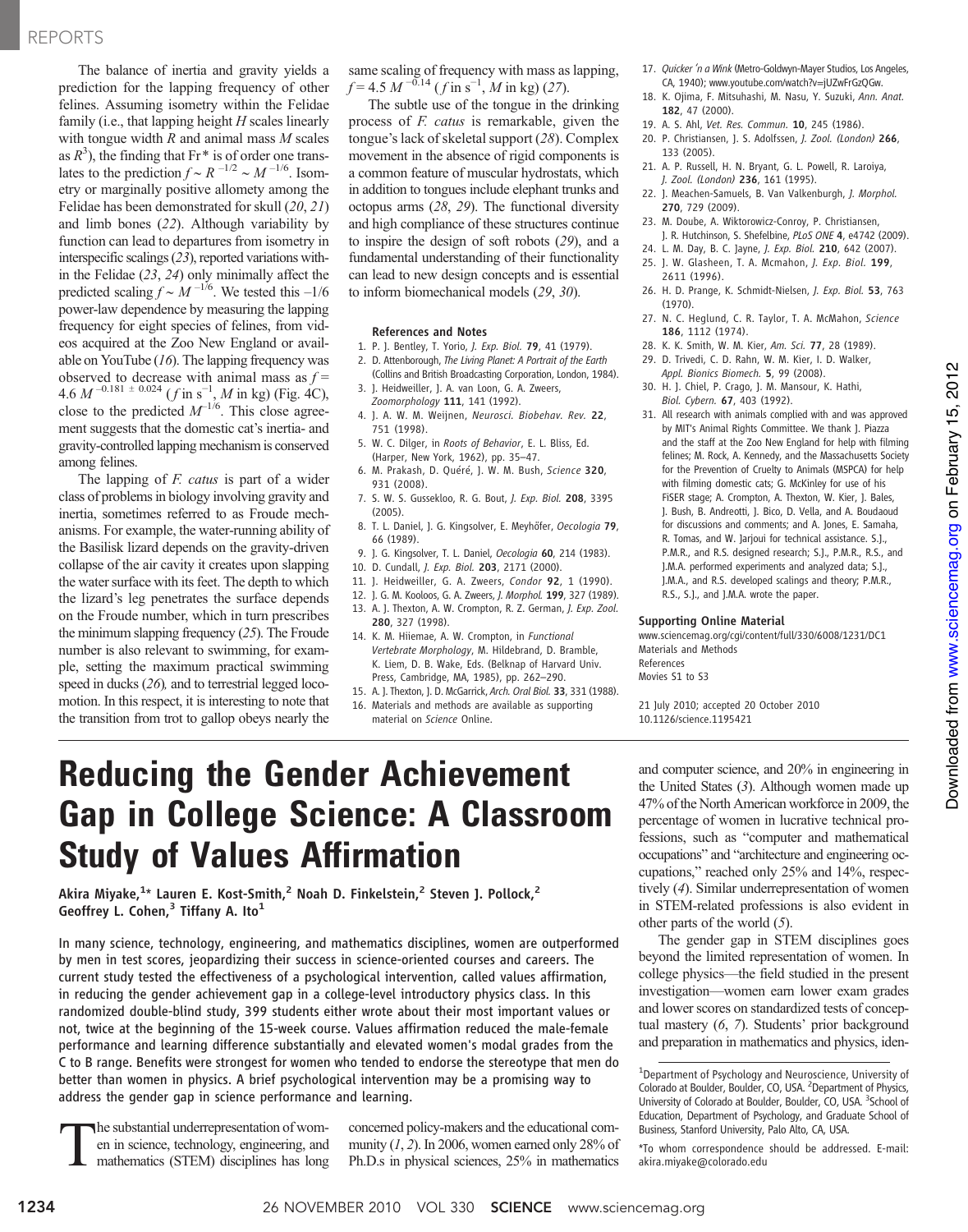tified as a major contributor to performance in introductory physics  $(8)$ , can account for as much as 60% of the gender gap in exam performance at our institution, the University of Colorado, but background and preparation do not fully account for the gap  $(9)$ .

Because gender achievement gaps have important educational and societal implications, several attempts have been made to reduce them. For example, in physics, interactive techniques such as peer instruction  $(10)$ , where students discuss the answers to conceptual questions in small groups during lectures, and curricular materials, such as tutorials in introductory physics (11) and contextrich problems (12), can reduce the gender gap in college physics classrooms (13). Larger-scale attempts to reduce the gender gap in physics include restructuring the entire physics course (7, 14, 15) or introducing mentoring programs focused on women  $(16)$ .



Fig. 1. Student performance on two outcome measures examined in this study as a function of gender (men versus women) and affirmation condition (values affirmation versus control). (A) The overall combined exam scores, derived by averaging the percent correct for the three midterm exams (weeks 5, 9, and 14) and the final exam for each student. (B) The end-of-semester (week 15) score of the FMCE, a standardized test of conceptual knowledge in physics (33). This test was administered twice (in weeks 1 and 15) in recitation sections to assess the learning of basic physics concepts over the course of the semester. Exam scores are adjusted based on baseline math performance (SAT/ACT Math scores), and the end-of-semester FMCE scores are adjusted based on beginning-of-semester FMCE scores (SOM text). Error bars represent  $\pm 1$  SE.

Although some of these attempts have reduced gender gaps, interventions in science education have focused mostly on instructional methods. Many have not taken into account social-psychological and cognitive processes that lead to gender differences in performance and learning. One such process involves psychological threat tied to the groups with which a person identifies. The fear of being devalued based on a group identity, such as becoming aware that one could be seen in light of a negative stereotype about one's group, has been shown to undermine performance on difficult tests (17). For example, women's performance on difficult math and science tests can suffer insofar as they worry that their poor performance could be seen to confirm a negative gender stereotype (18, 19). Although such identity threat has been shown to affect performance in lab experiments and classrooms (20, 21), attempts to reduce identity threat in authentic classroom contexts have been limited (22, 23).

Here, we report a large-scale classroom study that tested the effectiveness of a theoretically motivated psychological intervention, called values affirmation (24, 25), in reducing the gender gap in exam scores and in a standardized test of conceptual physics. Values affirmation could provide a complementary yet comparatively simple strategy to address gender differences in performance and learning in college science classrooms. A novel feature of this study is that it provides a formal assessment of the degree of student learning over a semester.

Physics is a challenging subject for many college students. Learning the material in lectures and textbooks and demonstrating understanding on exams put substantial pressure on students. Because of the stereotype that men are better than women at math and science (26), such pressure can prove more severe for women than men, especially for women who think that the stereotype might be valid and worry that it could apply or be applied to them (20, 27). Values affirmation, in

which people reflect on self-defining values, can buffer people against such psychological threat. When they affirm their core values in a threatening environment, people reestablish a perception of personal integrity and worth, which in turn can provide them with the internal resources needed for coping effectively (24, 25, 28). Indeed, lab studies show that such affirmations lessen evaluative stress (29) and improve the performance of stereotypethreatened individuals (30).

The values-affirmation intervention used in this study involves writing about personally important values (such as friends and family). The writing exercise is brief (10 to 15 min) and is unrelated to the subject matter of the course. Nevertheless, it has been found effective in improving the grades of ethnic minority middle-school students and closing the racial achievement gap (23). Moreover, this benefit persisted in a 2-year follow-up study (31).

In this study, we applied the intervention to an entirely different context: the gender gap in collegelevel science. We tested whether values affirmation would reduce the gender achievement gap in a 15 week introductory physics course for STEM majors. Because the course had already implemented pedagogical practices aimed at lessening gender gaps (10, 11), this setup provided a strong test of the effectiveness of values affirmation to further reduce the gap. Moreover, compared to the African-American middle-school students in previous classroom intervention studies (23, 31), these students were relatively high-achieving (taking college physics and most planning to be STEM majors) and were from more-advantaged backgrounds.

In this randomized double-blind study, 399 students (283 men and 116 women) were randomly assigned to either the values-affirmation group or the control group  $(32)$ . Students in the affirmation group selected their most important values from a list (such as relationships with friends and family or learning or gaining knowledge) and, in response to structured prompts, wrote about why



Fig. 2. Percentage of students receiving each letter grade (A, B, C, D, and F, combining letter grades with pluses and minuses) as a function of gender (men versus women) and affirmation condition (values affirmation versus control). The percentage was calculated separately for each values-affirmation condition within each gender.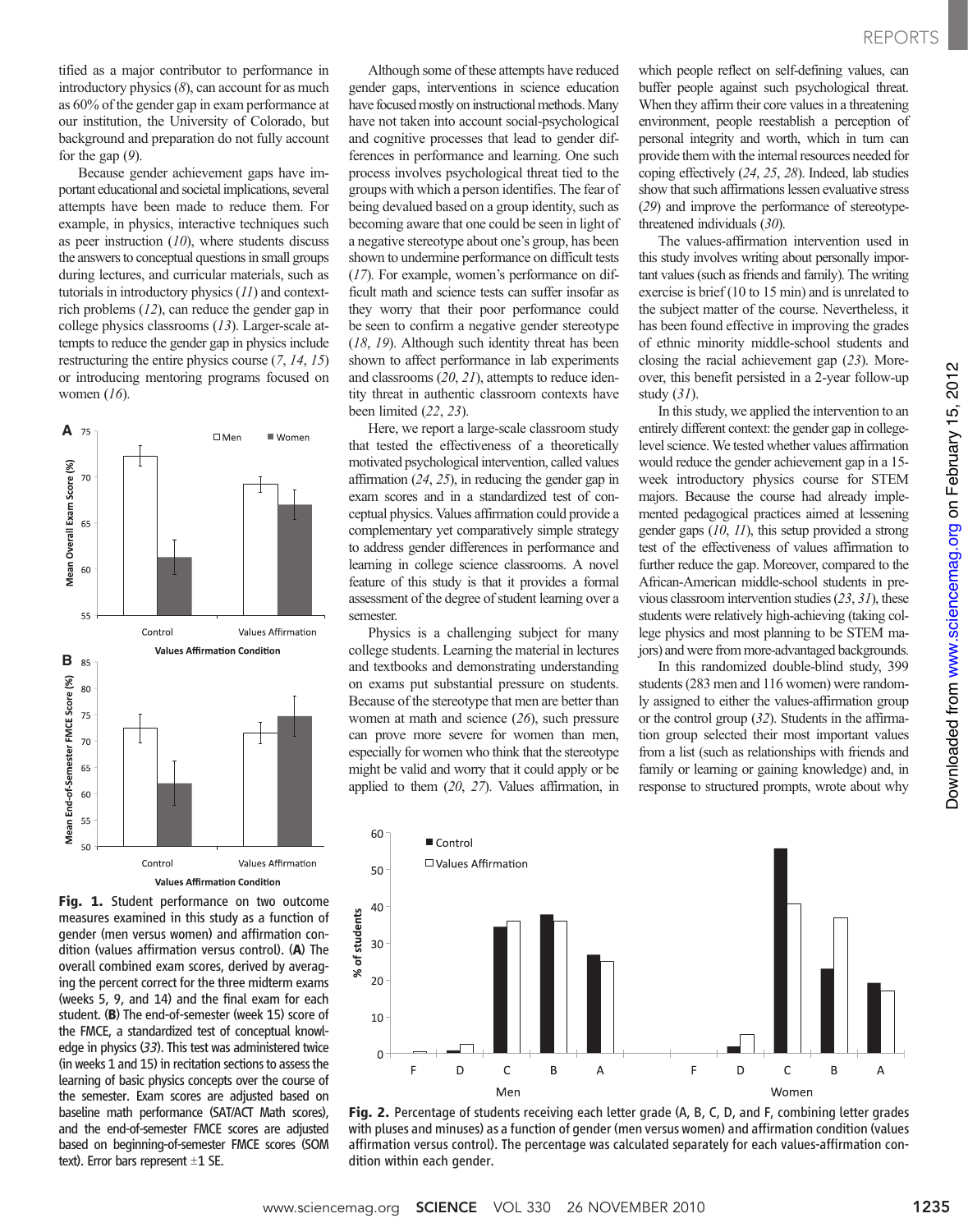# REPORTS

these values were important to them. Students in the control group selected their least important values from the same list and wrote why these values might be important to other people. Thus, both groups wrote about values and their importance, but the exercise was self-relevant only for the affirmation group. This 15-min writing exercise was integrated into the class and was given once in the first recitation of the semester (week 1) and once in an online homework assignment (week 4) shortly before the first midterm exam (week 5). Each student was assigned to the same condition at both administrations. The course instructor and teaching assistants were unaware of students' condition assignments, and the teaching assistants and students were unaware of the purpose of the writing exercises. As part of an online survey typically given in the course (week 2), students also indicated their endorsement of the stereotype that men perform better than women in physics.

The main outcome measure was scores on inclass exams (three midterms and one final) that consisted entirely of objective multiple-choice questions and constituted 75% of the final course grade. To assess the effect of values affirmation on learning, we also examined scores on an objective, nationally normed standardized test of conceptual physics [the Force and Motion Conceptual Evaluation (FMCE)] (33). Historically, men have substantially outperformed women on exams and the FMCE (9) in this course. In semesters when exams are heavily weighted (as in the semester of the present study), course grades have also shown a gender gap (9).

We predicted a reduced gender gap in performance for women who completed the values affirmation. Moreover, because people who endorse

negative stereotypes about their group are most vulnerable to identity threat (20, 27), we expected the intervention to be particularly beneficial for women tending to endorse the gender stereotype.

The values-affirmation intervention succeeded in reducing the gender gap in performance. As shown in Fig. 1A, men outperformed women in the control condition on overall exam scores (the average of the percent correct for the four exams). However, the gender gap was significantly smaller in the affirmation condition than in the control condition, resulting in a significant gender  $\times$  condition interaction  $[\beta = 0.16, t(387) = 3.08, P <$ 0.01] (34). The effect size for the observed gender gap was substantial in the control condition (Cohen's  $d = 0.93$ )  $(F_{1,387} = 36.71, P < 0.01)$  but much smaller in the affirmation condition  $(d =$ 0.18)  $(F_{1,387} = 2.35, P = 0.13)$ . Course grades, based substantially (75%) on the exam scores, showed a similar pattern [supporting online material (SOM) text].

Although the second affirmation exercise was completed shortly before the first midterm exam, its benefits were not confined to that exam. The reduction in the gender gap remained evident on the final cumulative exam (table S1), as indicated by a significant gender  $\times$  condition interaction  $[\beta = 0.19, t(387) = 3.45, P < 0.01;$  affirmation effect for women,  $F_{1,387} = 12.49, P \le 0.01$ , even though no additional values-affirmation exercises took place beyond the fourth week of class.

The distribution of final letter grades indicated that values affirmation was particularly effective in improving women's performance from average (C) to above average (B). As shown in Fig. 2, women in the two groups differed primarily in the B-to-C range; more women earned B's in the affirmation group than in the control group, whereas



Fig. 3. Student performance on two outcome measures examined in this study as a function of gender (men versus women), affirmation condition (values affirmation versus control), and the level of stereotype endorsement. (A) The overall combined exam scores, computed by averaging the percentage scores for the four exams. (B) The end-of-semester (week 15) score on the FMCE, a standardized test of conceptual knowledge in physics (33). Stereotype endorsement, treated as a continuous variable in our statistical analysis, was measured by agreement with the statement, "According to my own personal beliefs, I expect men to generally do better in physics than women," answered on a five-point scale ranging from "strongly disagree" to "strongly agree." The level of stereotype endorsement plotted in the graph was standardized for all students and expressed in terms of z scores (20). The low and high levels of stereotype endorsement in the graph are represented by  $\pm$ 0.75 SD of the grand mean (SOM text). Error bars represent  $\pm$ 1 SE.

more women earned C's in the control group than in the affirmation group  $\left[\chi^2(1, N=91)\right] = 4.07, P=$ 0.04]. There was no such difference in grade distribution for men  $\left[\chi^2(1, N=202) = 0.02, P=0.88\right]$ .

The benefit of values affirmation for women was also observed on the FMCE. It was administered twice as part of the course, once at the beginning of the semester (week 1) and once at the end (week 15), to assess learning of physics concepts over the semester. Students were explicitly told that their performance would not influence their grades. Although there was no main or interactive effect of condition on the beginningof-semester score  $[t$ 's < 1, NS], there was an effect at the end of the semester. Figure 1B illustrates the end-of-semester FMCE scores, controlling for scores on the beginning-of-semester scores to isolate effects on learning. The gender gap in the learning of physics concepts was substantial in the control condition ( $d = 0.46$ ) ( $F_{1,304} = 6.23$ ,  $P = 0.01$ ), indicating that men improved their FMCE scores more than women over the semester. In the affirmation condition, however, this gender learning gap entirely disappeared  $(d = -0.12)$   $(F_{1,304} = 0.96, P = 0.33)$ , resulting in a significant gender  $\times$  condition interaction  $\beta = 0.12$ ,  $t(296) = 2.13$ ,  $P = 0.03$ . That the benefit of affirmation was evidenced on the end-of-semester FMCE scores with beginningof-semester scores controlled suggests that the intervention facilitated women's learning of scientific concepts over the semester (SOM text).

Unexpectedly, affirmation negatively affected men's exam scores (Fig. 1A), but, unlike the positive effect for women, this effect was not predicted, was not replicated for the end-of-semester FMCE score (Fig. 1B), and did not change men's letter grade distribution (Fig. 2) (35). In contrast, the affirmation's positive effect on women was significant for all outcome variables (SOM text), suggesting that the reduced gender gap observed in this study is based more robustly on the affirmation's positive impact on women than on its negative impact on men.

Finally, the values affirmation was particularly beneficial for women who tended to endorse the gender stereotype. This moderation effect is illustrated in Fig. 3, with the exam (Fig. 3A) and end-of-semester FMCE (Fig. 3B) data. Although women as a group did not strongly endorse the negative gender stereotype (20), even a moderate level of stereotype endorsement was costly for women in the control condition, with their exam scores decreasing as a function of stereotype endorsement  $\left[\beta = -0.50, t(387) = -3.29, P < 0.01\right]$ (Fig. 3A). Affirmation, however, buffered women against this identity threat, eliminating the negative relation between stereotype endorsement and exam scores  $[\beta = 0.12, t(387) = 0.94, P = 0.35]$ . Moreover, among women expressing higher levels of stereotype endorsement (defined as 0.75 SDs above the mean here), affirmation improved the exam scores relative to the control condition  $[t(115) = 3.04, P < 0.01]$ . In contrast, men's exam scores were little affected by stereotype endorsement, regardless of condition  $\beta = -0.08$ ,  $t(387) =$